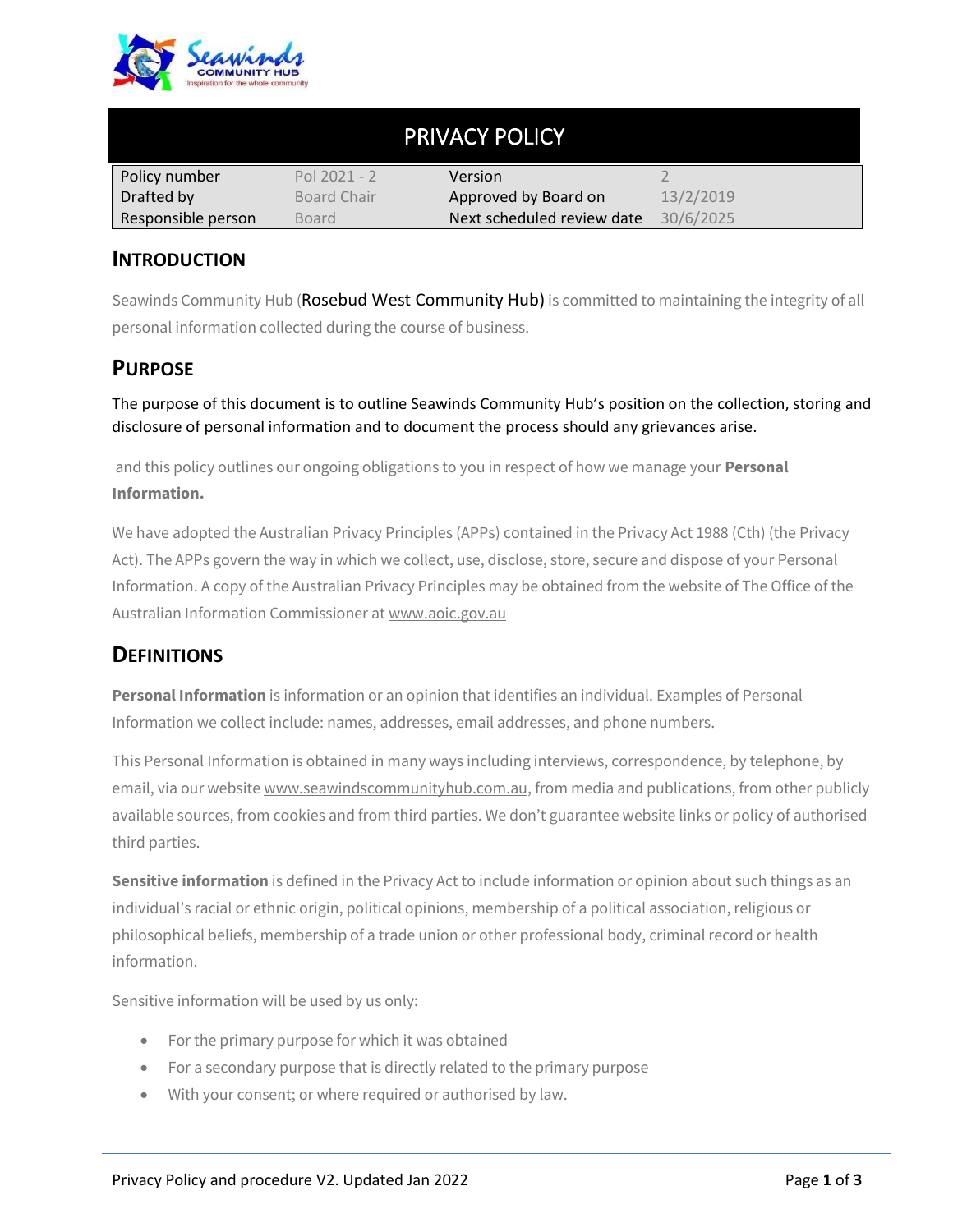

### **WHY DO WE COLLECT YOUR PERSONAL INFORMATION**

We collect your Personal Information for the primary purpose of providing our services to you, providing information to our clients and marketing. We may also use your Personal Information for secondary purposes closely related to the primary purpose, in circumstances where you would reasonably expect such use or disclosure. You may unsubscribe from our mailing/marketing lists at any time by contacting us in writing.

When we collect Personal Information we will, where appropriate and where possible, explain to you why we are collecting the information and how we plan to use it.

#### **SECURITY OF PERSONAL INFORMATION**

Your Personal Information is stored in a manner that reasonably protects it from misuse and loss and from unauthorized access, modification or disclosure.

When your Personal Information is no longer needed for the purpose for which it was obtained, we will take reasonable steps to destroy or permanently de-identify your Personal Information. However, most of the Personal Information is or will be stored in client files which will be kept by us for a minimum of 7 years.

# **ACCESS TO YOUR PERSONAL INFORMATION**

You may access the Personal Information we hold about you to update and/or correct it, subject to certain exceptions. If you wish to access your Personal Information, please contact us in writing.

Seawinds Community Hub will not charge any fee for your access request, but may charge an administrative fee for providing a copy of your Personal Information.

In order to protect your Personal Information we may require identification from you before releasing the requested information.

### **MAINTAINING THE QUALITY OF YOUR PERSONAL INFORMATION**

It is an important to us that your Personal Information is up to date. We will take reasonable steps to make sure that your Personal Information is accurate, complete and up-to-date. If you find that the information we have is not up to date or is inaccurate, please advise us as soon as practicable so we can update our records and ensure we can continue to provide quality services to you.

### **DISCLOSURE OF PERSONAL INFORMATION**

Your Personal Information may be disclosed in a number of circumstances including the following:

- third parties where you consent to the use or disclosure; and
- where required or authorised by law.